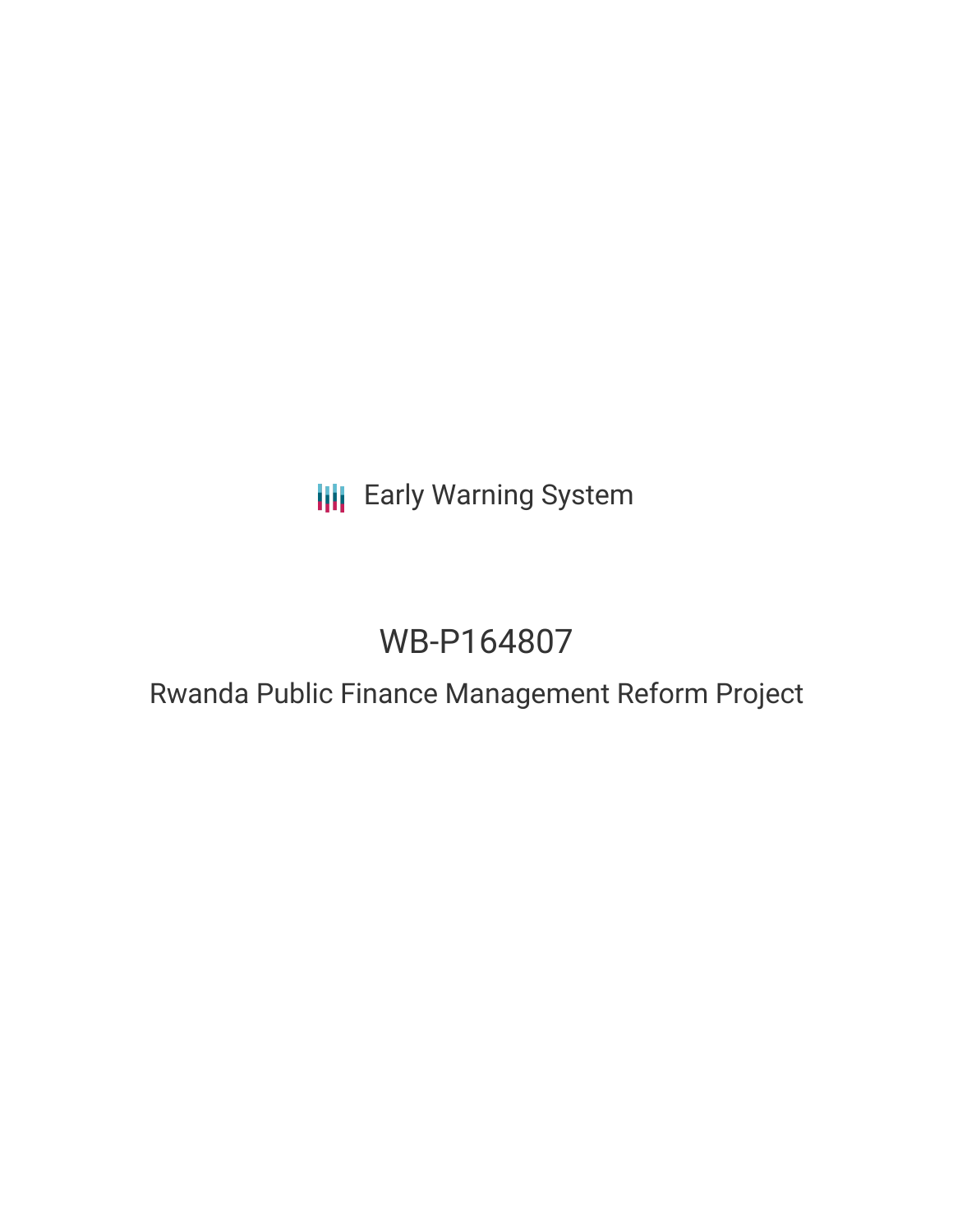

#### **Quick Facts**

| <b>Countries</b>               | Rwanda           |
|--------------------------------|------------------|
| <b>Financial Institutions</b>  | World Bank (WB)  |
| <b>Status</b>                  | Active           |
| <b>Bank Risk Rating</b>        | С                |
| <b>Voting Date</b>             | 2018-10-23       |
| <b>Borrower</b>                | <b>MINECOFIN</b> |
| <b>Sectors</b>                 | Finance          |
| <b>Investment Amount (USD)</b> | \$20.00 million  |
| <b>Project Cost (USD)</b>      | \$20.00 million  |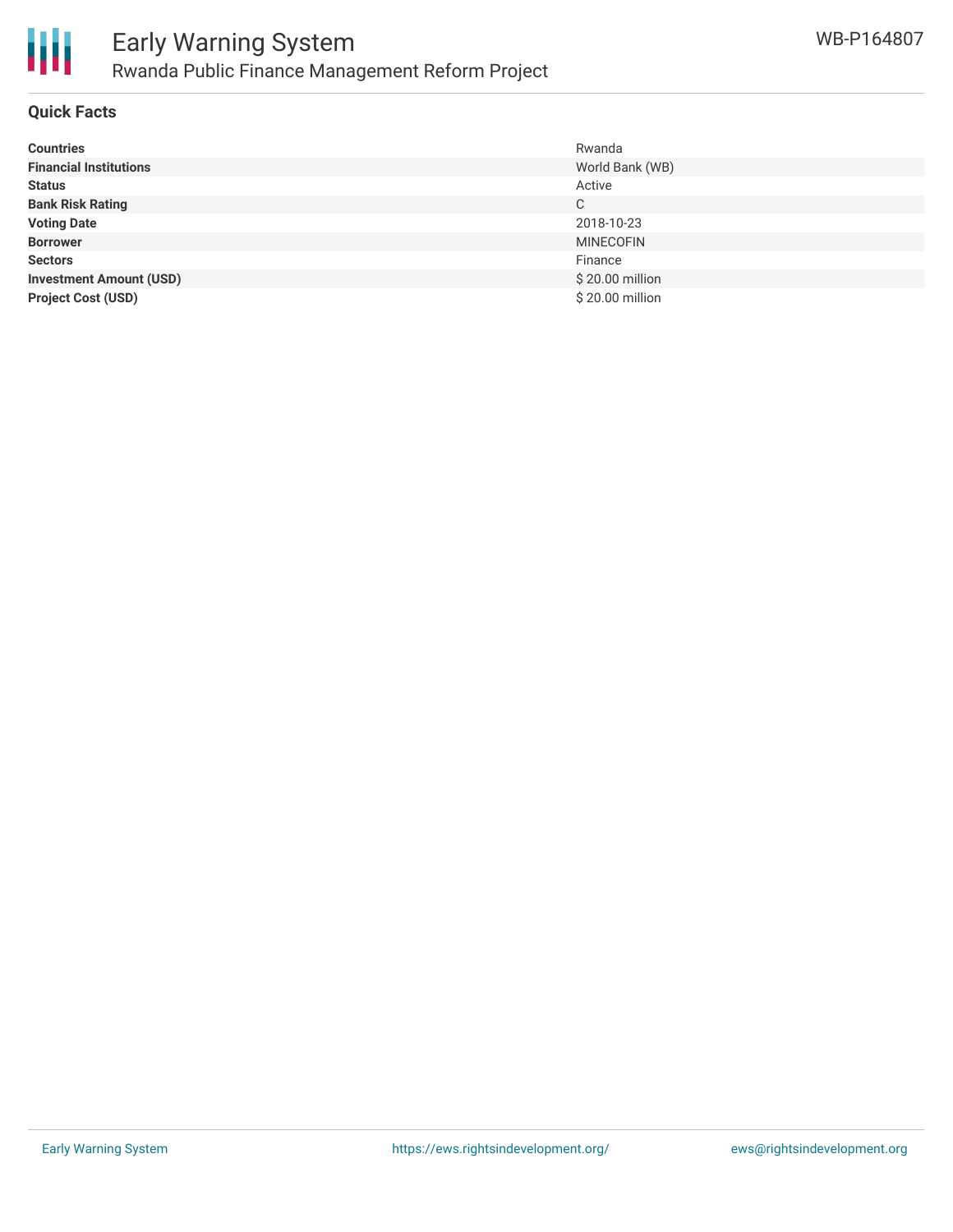

#### **Project Description**

The development objective of Public Finance Management Reform Project for Rwanda is to improve budget reliability and control of funds for service delivery, enhance budget transparency and increase professionalization of the public finance officials. This project has four component. 1) The first component, Public Financial Management (PFM) IT Systems Roll Out, aims to help stabilize the systems, expand their functionality and support roll out of Financial Management Information System (FMIS) to service delivery units by enhancing functionality and stability of the FMIS. 2) The second component, Accounting and financial reporting, aims to finance activities related to the initial stage of implementation of public sector accounting reforms. 3) The third component, Performance-Based Budgeting and Medium-term Budgeting, aims to help the Government of Rwanda (GoR) strengthen its multi-year perspective of the budgeting and support implementation of performance-based budgeting methodology, including strengthening of the links between budgeting and sector strategic plans, in three line ministries. 4) The fourth component, Professionalization of PFM Staff – PFM Capacity Development, aims to fund a mass scale professionalization program for the public finance officials in the areas of accounting and audit, budgeting, procurement.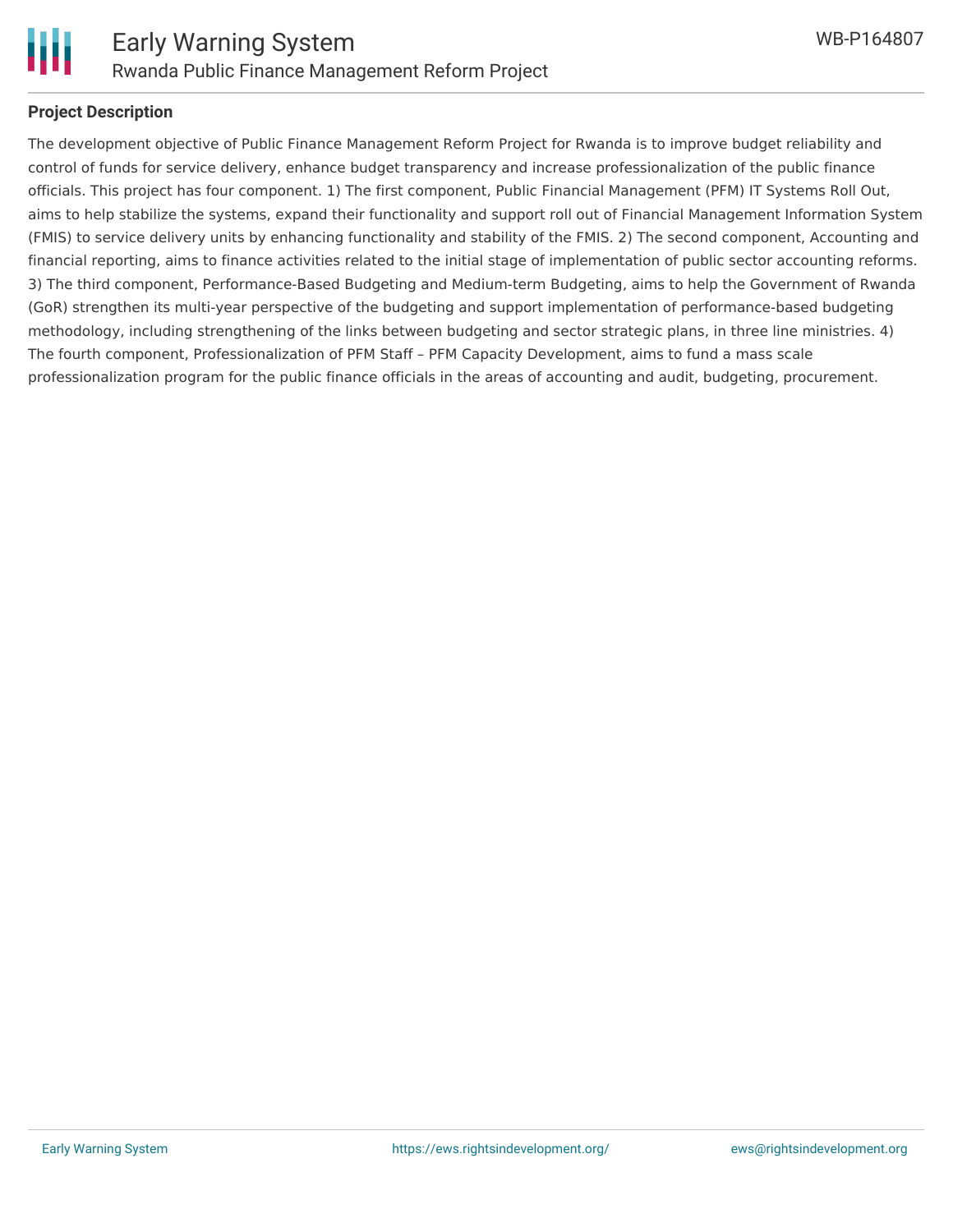

### **Investment Description**

World Bank (WB)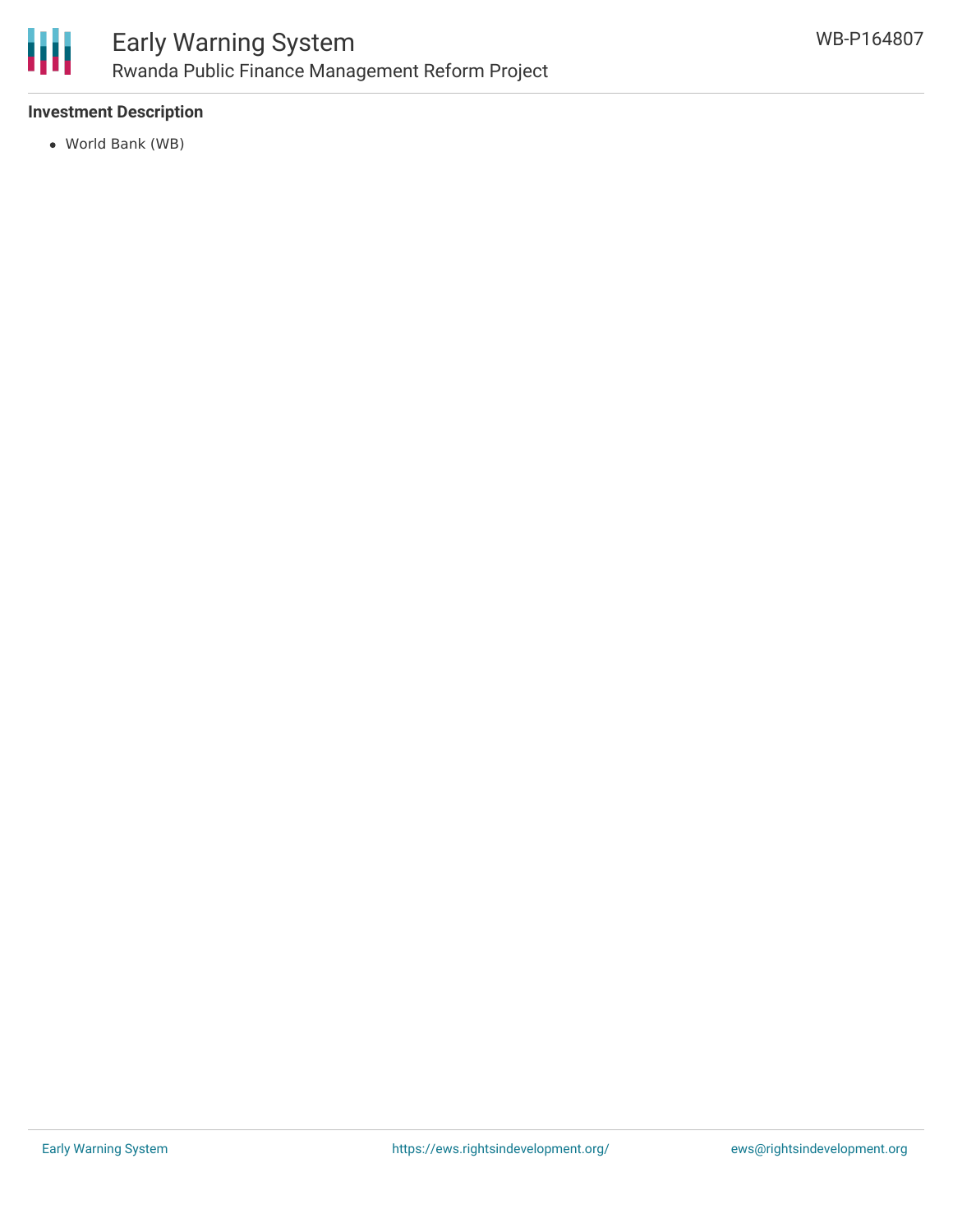

## **Contact Information**

MINECOFIN Marcel Mukeshimana Accountant General marcel.mukeshimana@minecofin.gov.rw ACCOUNTABILITY MECHANISM OF WORLD BANK

The World Bank Inspection Panel is the independent complaint mechanism and fact-finding body for people who believe they are likely to be, or have been, adversely affected by a World Bank-financed project. If you submit a complaint to the Inspection Panel, they may investigate to assess whether the World Bank is following its own policies and procedures for preventing harm to people or the environment. You can contact the Inspection Panel or submit a complaint by emailing ipanel@worldbank.org. You can learn more about the Inspection Panel and how to file a complaint at: http://ewebapps.worldbank.org/apps/ip/Pages/Home.aspx.